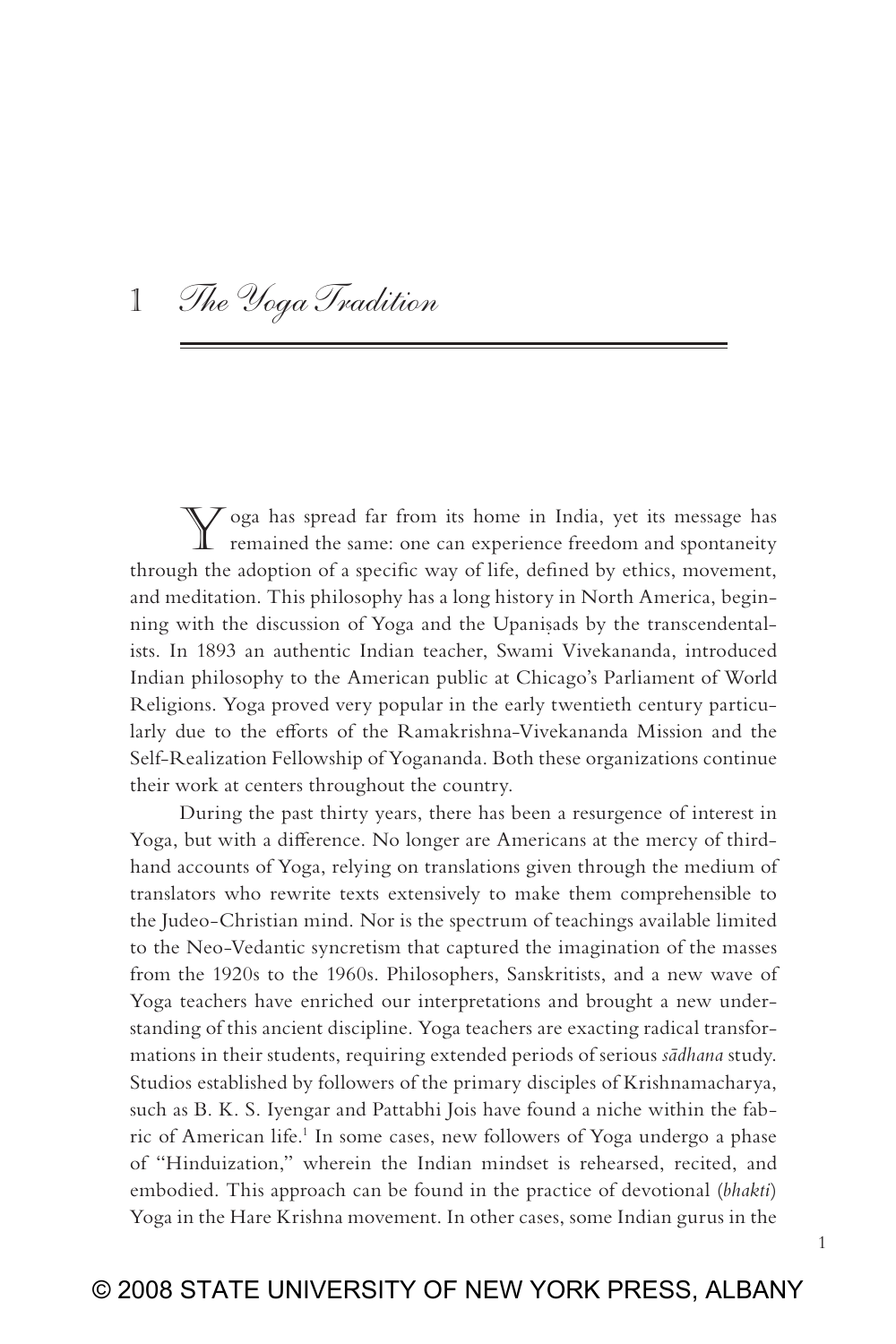West have "modernized" their teachings and tolerate behavior that would not *be found in India. The Kripalu movement in Massachusetts has pioneered a style of Yoga management that emphasizes democratic principles rather than*  reliance on a central figure.

*Whether Hinduized or not, the contemporary followers of Yoga have, for the most part, questioned their fundamental approach to life. The supe*riority of Western advances in science are no longer taken for granted; the *horrors of chemical pollution, increased cancer rates, and rampant stress have*  soured the comforts brought by technology. Due to a number of cultural *changes enacted in the late sixties and early seventies, the notions of progress and development are no longer seen as ultimately healthy or even worthwhile. Many modern-day practitioners fi nd in Yoga an integrated spiritual practice that serves as an antidote to the cynical, sedentary, and often opulent lifestyle that has developed in the postmodern world.*

The Yoga tradition perhaps can be traced to the earliest identifiable *phase of religion and culture in India, the Indus Valley civilization (ca. 3500*  BCE). In seals and small statues, artists of these early cities depicted figures in *meditative poses, somewhat recognizable in later tradition as named Yoga postures.2 Although Yoga does not appear as a discrete practice in the literature of the four Vedas, the Upaniṣads (ca. 600 BCE ff .) refer to Yoga and list several of its practices. Buddhist and Jaina texts explicitly list practices of Yoga beginning approximately 350 BCE, and by the year 200 CE various*  styles and modes of Yoga became codified by Patañjali in his *Yoga Sūtra*. *Because Yoga emphasizes practices for mystical religious experience without specifying a fi xed theological perspective, it has been appropriated in one form or another by nearly all the religions found in India, including Christianity. 3*

Patañjali defined Yoga as a state of consciousness bereft of pain or dis*comfort during which the preoccupations of the mind cease. He stated that Yoga can be applied to alleviate human suffering (<i>duḥkhaṃ*), leading to a state of purified witnessing. The Buddha taught various forms of yogic meditation *to help one achieve nirvāṇa. The Jina advocated the scrupulous observance of the yogic practice of vows with special emphasis on nonviolence (ahiṃsā) to advance one toward kevala. The Bhagavad Gītā described three styles of Yoga: Action or Karma Yoga, Knowledge or Jñāna Yoga, and Devotion or Bhakti Yoga. The Sufi mystics of India taught the goal of tauḥīd or complete union, a state not unfamiliar to yogic thinkers. The Sikhs of India included many yogic practices in their religious life. In these various traditions, Yoga estab*lished a common discourse of interpretation for religious experience that can *be understood across cultures and traditions.*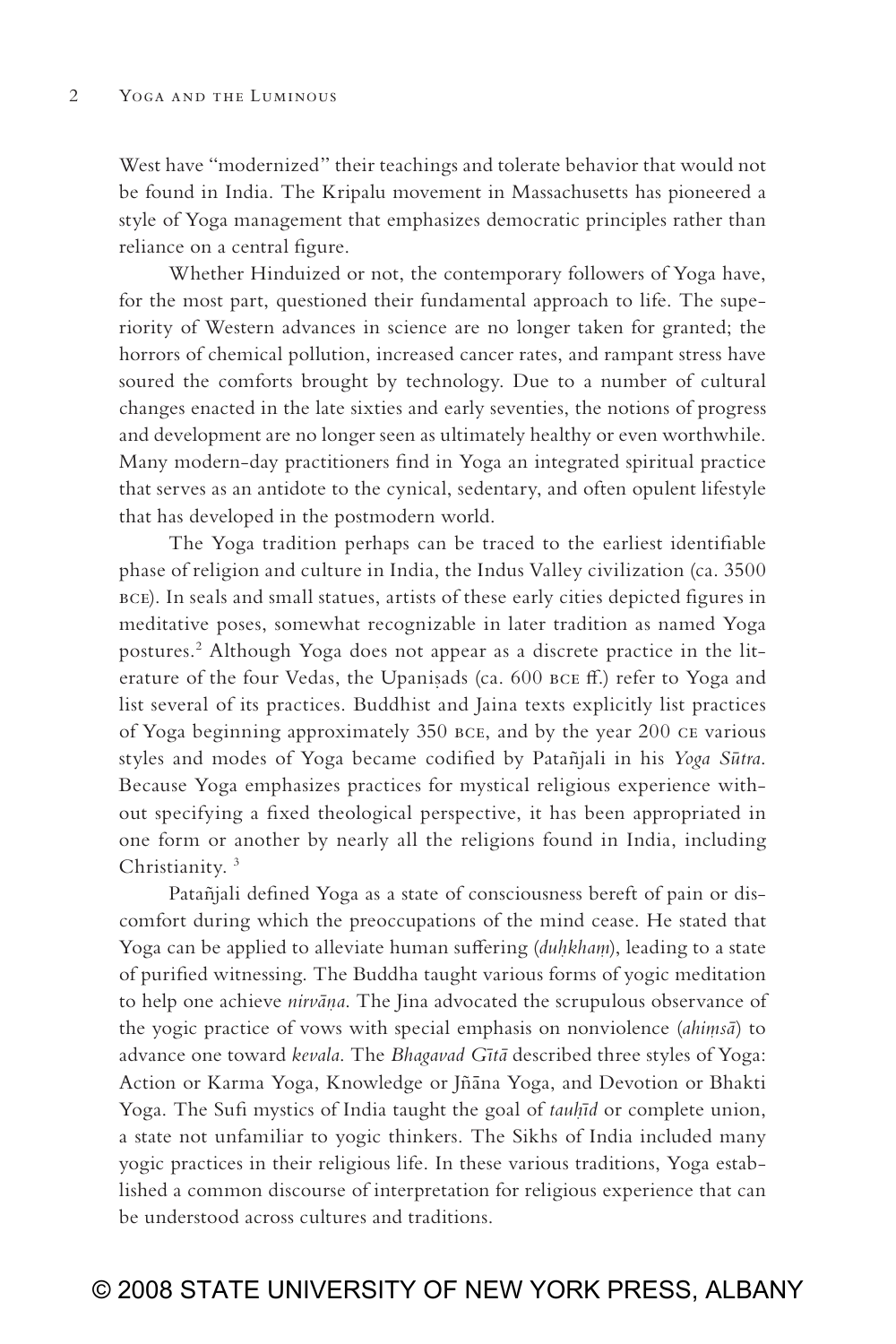*The Yoga Sūtra of Patañjali is now studied by Yoga practitioners worldwide. It helps to orient Yoga students into ethical behavior, movement,*  breathing, and meditation practices that characterize a serious undertaking of *Yoga. Yoga deals explicitly with liberative states of consciousness (samādhi),*  listing several varieties and diverse means to achieve them. For cross-cultural *purposes, its emphasis on practice is extremely useful, as it discusses process, not doctrine or belief. Fundamentally, Yoga explains how and why we hold beliefs and feelings and prescribes methods for transcending them. Yoga does not dogmatically dictate what to believe, feel, or do, but seeks to cultivate understanding leading to self-mastery.*

#### *LOWER SELF AND HIGHER SELF, SEEN AND SEER*

*Yoga regards life as a continuing relationship between two fundamental experiences, prakṛti or the manifest realm and puruṣa/ātman, one's higher self. The ātman or "true nature" is amply described in the Śvetāśvatara Upaniṣad:*

*Than whom there is naught else higher, Than whom there is naught smaller, naught greater, The One stands like a tree established in heaven.* By that, *purusa*, this whole world is filled. *That which is beyond this world Is without form and without ill. They who know That, become immortal; But others go only to sorrow.4*

In reading this or any other text describing a person's highest nature, it is important not to regard the self as a static state. When reified or objectified, *the concept of higher self loses its dynamism. The self is an experience, a body-feel, a state of silent absorption. Though not described through conventional language, it nonetheless is not an unattainable ideal.*

*The state of absorption, wherein the separation between subjective and objective breaks down, is referred to in the Bhagavad Gītā as the "higher self." Although this contrasts with the "lower self," both are necessary for human*  life; their relationship is reciprocal, not mutually abnegating.<sup>5</sup> The elements, senses, mind, and emotions comprise the lower self. Difficulties in life arise because one identifies wholly with the lower forms of embodiment, residing *only in the ego, ignoring the higher self. The seer (puruṣa-ātman) is always a witness, always neutral and inactive, and hence easy to ignore or overlook.6 Due to lack of alertness, the Seer or higher self (puruṣa) becomes buried and one identifies with the Seen (prakṛti): draṣṭṛ-dṛśyayoḥ saṃyogo heya-hetuḥ.<sup>7</sup> This*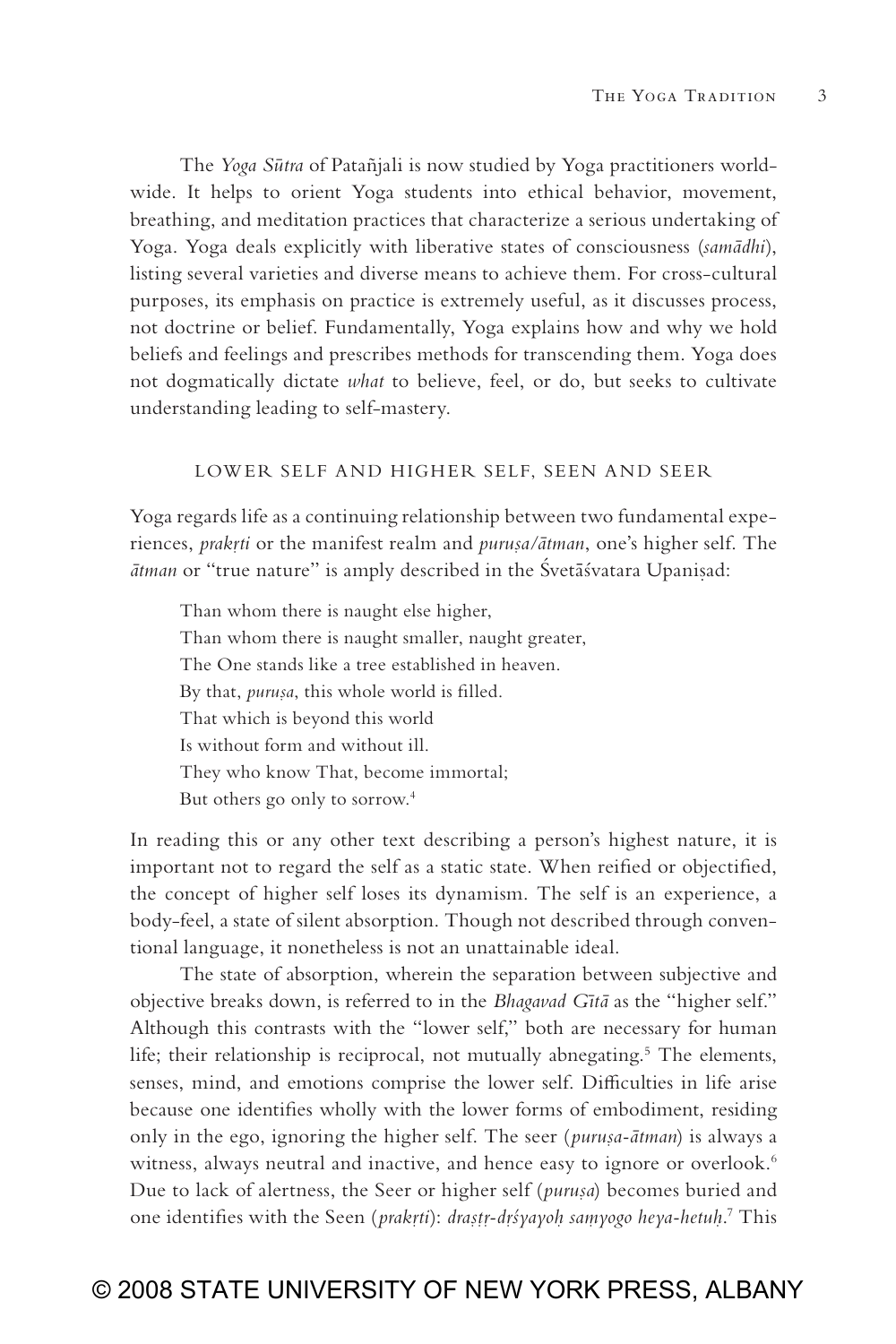*attribution of consciousness to an aspect of the non-conscious prakṛti results*  in ego identification and suffering. The ego or *ahaṃkāra* erroneously claims experience to be its own and fixes the world as seen from its own limited *perspective. The lower ego self elevates itself to the status of highest priority: all that matters is what relates to the "me." With this attitude in control, a damaging rigidity arises, and the pain of <i>samsāra* continues. With each selfish action, a seed for further action is planted; as these seeds mature and flourish, strengthening selfish motives, the primal, pure *purușa* mode of detached wit*nessing becomes concealed. The breath of life is constricted, and the suffering (duḥkha) continues.*

*In such states, the Seer (puruṣa) and Seen (prakṛti) no longer interact in reciprocity; only the ego is apparent. The antidote for this "disease" is found through meditation, during which the nonselfish, puruṣa* state may be engaged and embodied. To achieve this goal, the *Yoga Sūtra* prescribes many different *paths, all aiming to effect <i>citta-vrtti-nirodha*, the suppression of mental modifications.<sup>8</sup> The mental modifications, which define the nature of the Seen, are five in number: cognition, error, imagination, sleep, and memory.<sup>9</sup> When *these are held in abeyance, the highest self gains ascendancy, and the freedom of detachment is made present.*

## *YOGA AS PATH*

*Essentially, Yoga is technique. Its elaborations on the causes of suffering (<i>kleśa*) *provide a conceptual framework for understanding the operations of the ego, ultimately to be transcended through meditation. Yoga provides a phenom*enological investigation of suffering and its transcendence, its sole presupposi*tion being that each person has the ability to reach a state of liberation. The closest "defi nition" of liberation in the Yoga Sūtra is dharma-megha, a beauti*fully metaphoric and appropriately vague term that lends itself to a variety of *interpretations, including "cloud of virtue."*

*How can Yoga, a tradition steeped in Indian culture and atmosphere, be translated for application by Westerners? Have the attempts made by various Indian teachers been successful? Can Yoga be applied universally to enrich non-Asian religious practices? In order to answer these questions, the basic presupposition of Yoga must be examined, to see if the needs that gave rise to Yoga are also relevant in the postmodern, technological era. Along with virtually all systems of Indian philosophy, Yoga is predicated on*  the supposition that humankind is plagued with discomfort and suffering *(duhkha)* and that this suffering can be alleviated. The *Yoga Sūtra* states that *"the pain of the future is to be avoided" (heyaṃ duḥkham anāgatam).10 To the*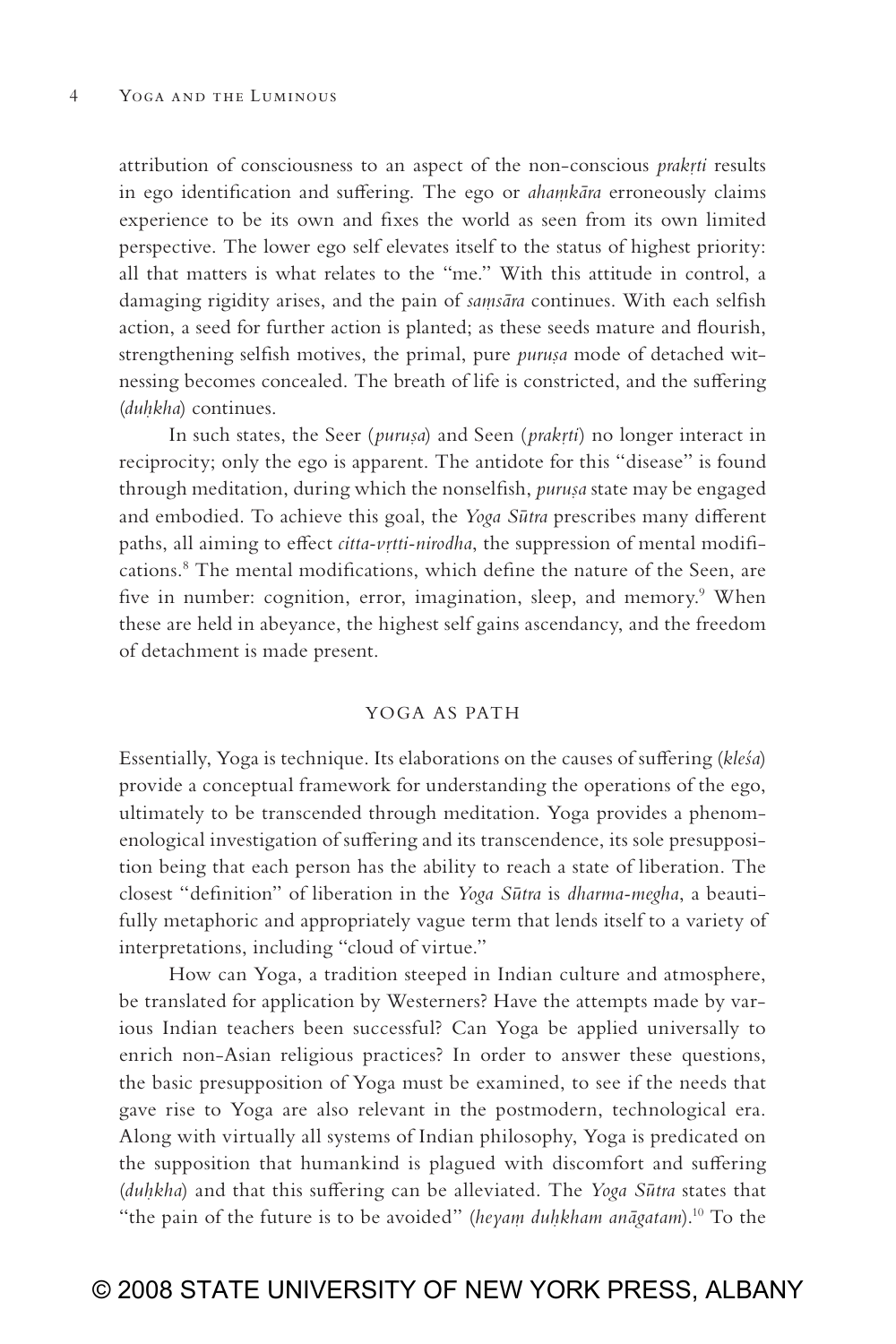extent that this analysis holds true, Yoga can be applied by any individual *seeking self-fulfi llment of a spiritual kind. If someone has perceived a degree*  of suffering in life, Yoga practice offers a means to transcend that suffering. *Unless one shares the basic intent of alleviating pain, the suitability of Yoga would be questionable.*

*All over the world, Yoga and systems related to Yoga are being practiced; discontented people are searching for viable paths of transformation. Part of the appeal of Yoga lies in the many diverse means it prescribes. Patañjali off ers the practitioner an abundance of practices. The student of Yoga*  is told that the liberating suppression of the mind's unruliness is achieved *through well-cultivated practice and detachment. One who applies faith, energy, mindfulness, nondual awareness, and insight (śraddhā, vīrya, smṛti,*  samādhi, prajñā), is said to gain success.<sup>11</sup> Another way is to devote one's medi*tation to the primal teacher, Īśvara, who remains untainted by the ravages*  of change inflicted by association with *prakrti*.<sup>12</sup> This teacher defies objecti*fication as an external deity, being also identified with the recitation of the syllable oṃ, a self-generated vibration within the body of the practitioner. Appropriate behavior in interpersonal relationships is seen to be another tool for self-evolution: "One should cultivate friendship with the joyful, compassion for the sorrowful, gladness toward those who are virtuous, and equanimity in regard to the non-virtuous; through this, the mind is pacified."13* The emphasis here is on flexibility, being able to recognize a situation and act as called for. Goodness does not suffice in all circumstances; at times, the best lesson is provided by restraint, as in the cultivation of equanimity among *those who are nonvirtuous (apuṇya).*

*Breathing is seen as a means to achieve the peace of nirodha. 14 By recognizing the most fundamental of life's processes, a closeness to self is achieved. The word ātman is in fact derived from the verbal root āt, breathe. The Chāndogya Upaniṣad tells the story of a contest among the bodily functions of speaking, seeing, hearing, thinking, and breathing. Each respective faculty takes a turn at leaving the body and remaining away for a year. When speak*ing leaves, the body becomes dumb; when the eye leaves, blindness results; *upon the departure of the ear, deafness follows; and when the mind leaves, a state of mindlessness sets in. But when the breath begins to go off , "as a horse might tear out the pegs of his foot-tethers all together, thus did it tear out the other Breaths [speaking, etc.] as well. They all came to the breath and said*  'Sir! Remain! You are the most superior of us. Do not go off!'"<sup>15</sup> Of all bodily *functions, the breath is the most fundamental, without which life is not possible. In gaining control over the breath, the yogin masters the other senses, including the thinking process.16*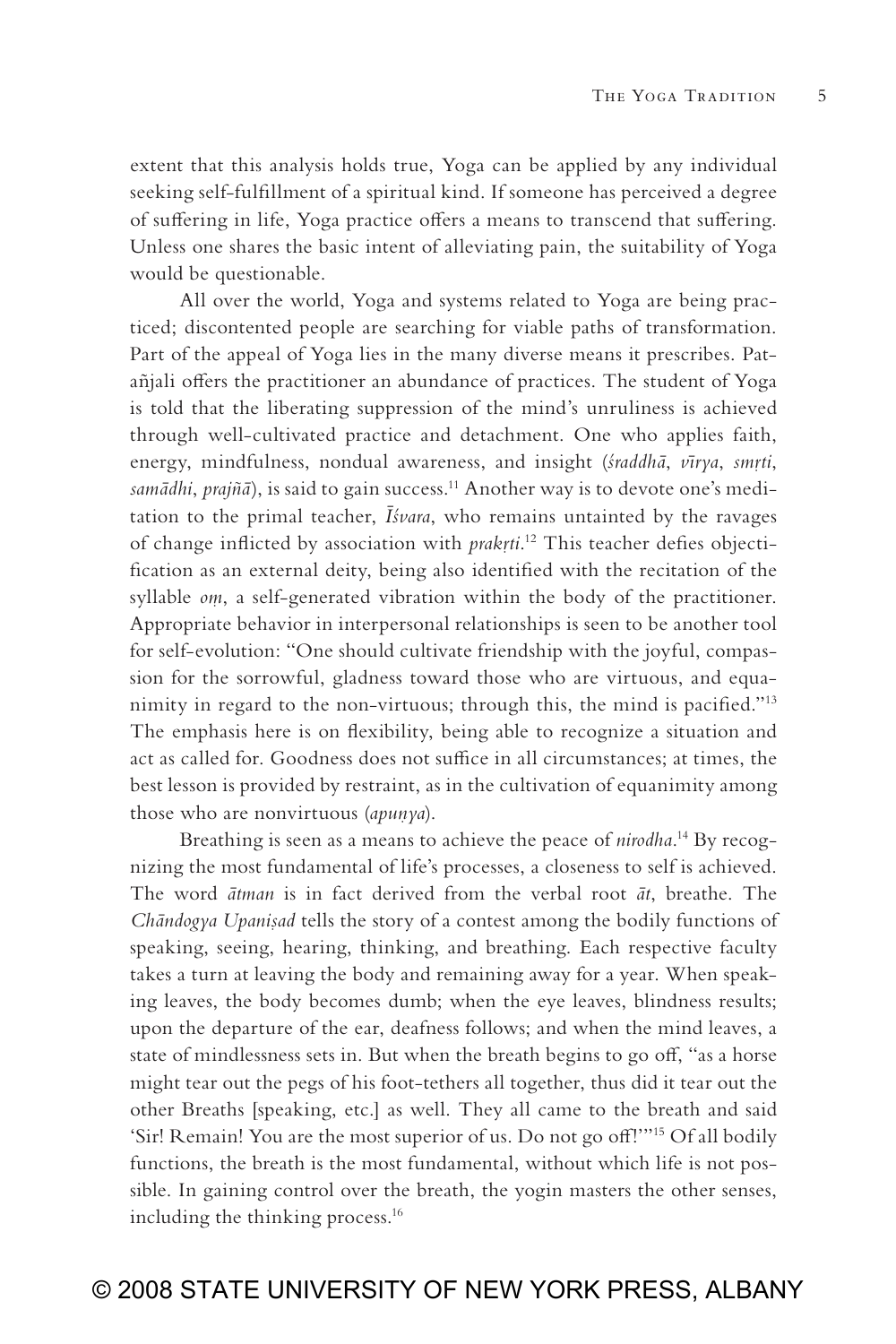*Other practices prescribed in the Yoga Sūtra include directing one's consciousness to one who has conquered attachment (vīta-rāga) or meditating on an auspicious dream experience or centering the mind in activity or cultivating thoughts that are sorrowless and illuminating or by any other means, as desired.17*

The purpose of these various practices is to diminish the influence of past actions that have been performed for selfish or impure motives (*kleśa*). These motives are five in number and catalogue pitfalls in the path. The *fi rst, nonwisdom (avidyā) is seen to be the cause of the other four. Patañjali describes this kleśa as "seeing the self, which is eternal, pure, and joyful, in that which is non-self, non-eternal, impure, and painful."18 The "I" mistakes its limited experience for the ultimate reality, and life is pursued through combinations of the other four kleśas: from the attitude based solely on selforientation and self-gratification (<i>asmitā*) or clinging (*rāga*), despising (*dvesa*), or because of an insatiable desire to hold on to life *(abhinivesa*).<sup>19</sup> These influences, which define the ego, must be lessened through Yoga in order for the *experience of freedom to take place.*

The Yogic process of transformation begins at the ethical level *through the practices of disciplines (yama) and constructive action (niyama). Through the adherence to particular behavioral practices, the yogin begins to erode the past impressions that have bound one to a life of rigidity. For the yogin, freedom is found through disciplined action. By restraint from violence, stealing, hoarding, and wantonness, and through the application of*  truthfulness, the influences of the self-centered past are lessened. Cultivation *of purity, contentment, forbearance, study, and devotion to a chosen symbol (īśvara-praṇidhāna) establishes a new way of life, deconstructing the old, painridden order and constructing a new body of free and responsible action. Yama* and *niyama*, although listed first among Patañjali's eight limbs, are not *to be seen as preliminary practices. As Feuerstein points out, "it would be quite wrong to interpret these 'members' as stages, as has often been done. Rather they should be compared with functional units, which overlap both chronologically and their activity."20*

*The world is intended and constructed through personal behavior, and the world created by the practitioner will continue to operate, even when the state of liberation or kaivalyam is reached. The Sāṃkhya Kārikā states that even when the highest wisdom has been attained, and prakṛti has displayed herself and retreated, the force of past impressions causes the body to continue*  to operate, just as a potter's wheel spins on even after the kick of the potter *ceases.21 Similarly, the state of dharma megha, so tersely mentioned in the Yoga Sūtra, does not seem to imply that life evaporates. Rather, this may be seen*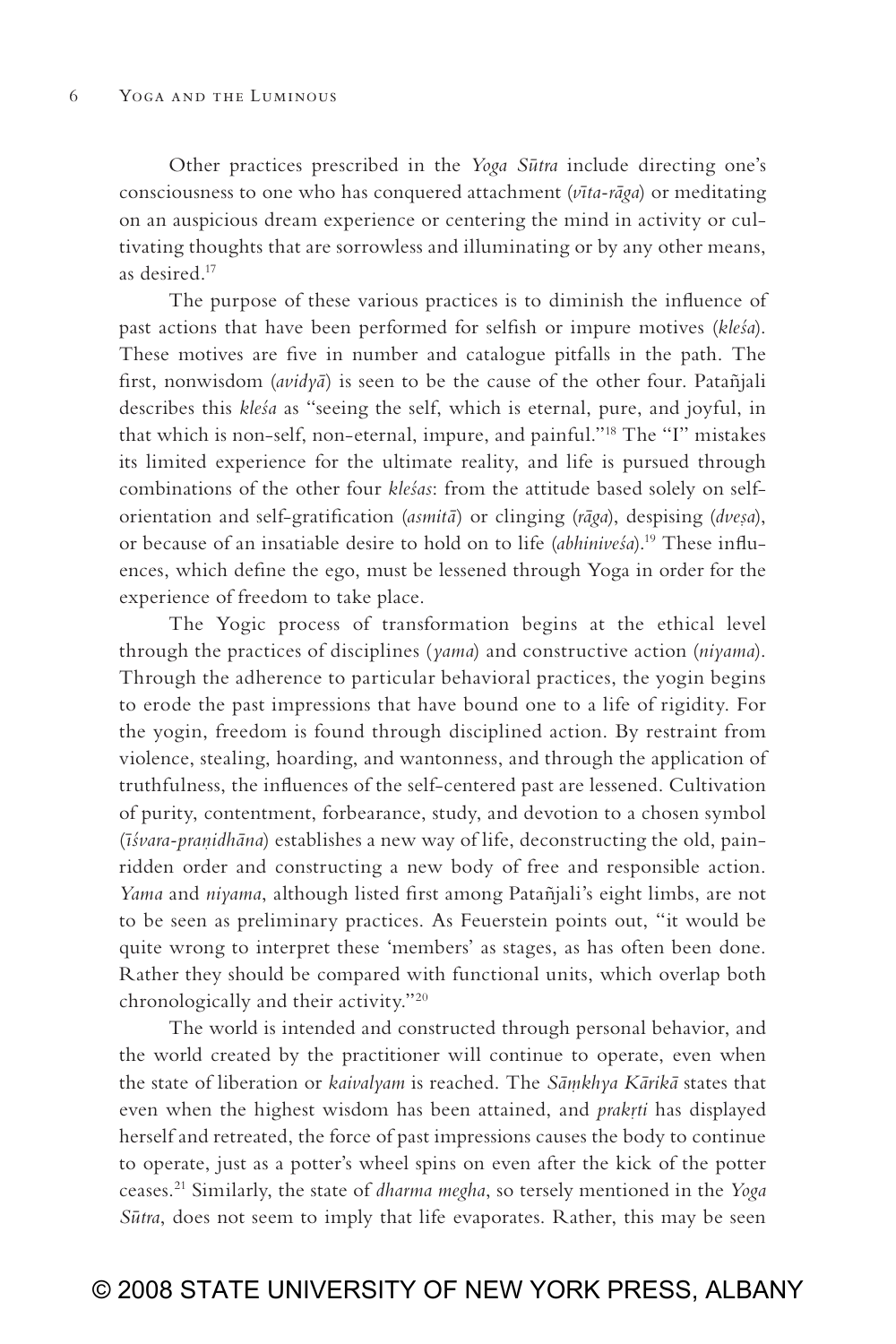*as a cloud wherein the totality of the nondual experience is made apparent,*  and all distinctions of "grasper, grasping, and grasped" dissolve.<sup>22</sup> In conven*tional consciousness, the world stands against and apart from the experiencer. Through Yoga, self unites with circumstance, and the ground of all possibilities is laid open. Life does not cease but is freed from the constraints of a limited perspective.*

*The system of Yoga presents various avenues by which the pettiness of self-centered orientation may be overcome and the fullness of human potential may be realized. Yoga emphasizes ethical behavior, movement, and meditation. This meditation may be guided or shaped by the notion of deity. Yoga suggests that one chooses his or her own deity ideal (iṣṭa devatā).23 This open*  approach is Hinduism at its best and even defies the label "Hindu." In fact, the *practice of choosing one's deity form spread throughout Asia with Buddhism, which developed an entire pantheon of Buddhas and bodhisattvas. In both Hinduism and Buddhism, the human condition is regarded in much the same*  manner. Two pathways are open to humankind, one associated with afflic*tion (kliṣṭa) and one oriented toward enlightenment (akliṣṭa). By continually*  generating afflicting behavior or "words," one is bound to misery. By culti*vating the opposite, the practitioner of meditation builds a life of responsible*  freedom. Both systems set forth ideal religious figures to emulate. These gods, *goddesses, or Buddhas inspire one to persist on the spiritual path.*

*Because of its existential and practical thrust, the concepts of the Yoga Sūtra hold a nearly universal appeal. Like the Buddha, Patañjali emphasizes suffering as the prime catalyst to spark the spiritual quest. Like the Rg Veda and the Sāṃkhya school, the Yoga Sūtra divides its characterization of experi*ence into the seer and the seen and suggests that Yoga requires the pacification *of the seen to allow the seer or pure consciousness to emerge. Like Jainism, it*  requires strict adherence to five ethical practices: nonviolence, truthfulness, *not stealing, sexual restraint, and nonpossession. Presaging later devotional or bhakti schools, it suggests that one should model oneself after an idealized deity (īśvara*), defined as the perfect soul "untouched by afflictions, actions, *fruitions, or their residue."24*

*The brilliance of Patañjali lies in his ability to weave together key theo*logical themes that in a different context would be seen as incompatible or *contradictory. By restricting his discussion to techniques for alleviating dis*tress, by delicately avoiding a commitment to a specific deity manifestation, *by appealing for adherence to a foundational set of ethical precepts, and by personalizing the process of spiritual self-discovery, Patañjali evades many*  conflicts that normally would arise regarding the existence of God and the *existence or nonexistence of a soul. He does not overtly deny the possibility of*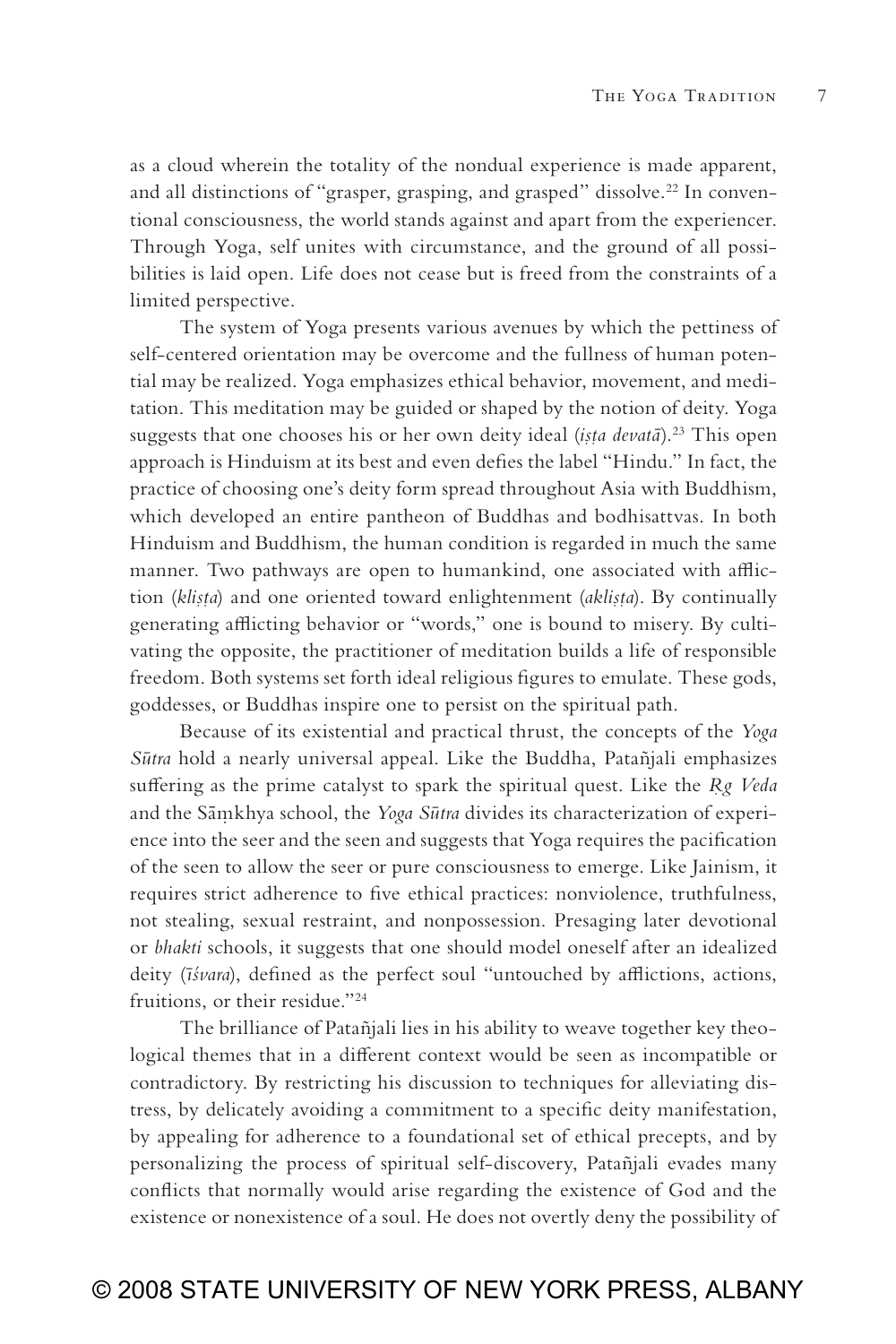*God as do many Buddhist and Jaina thinkers, nor does he downplay the validity of human experience as do many later thinkers of the Advaita Vedanta schools. He evokes a minimalist though thorough approach to overcoming the negative influences of past karma, advocating the application of reflective analysis, ethical precepts, and physical as well as mental disciplines.*

## *A VEDĀNTA APPROACH TO YOGA*

*The emphasis on the transcendent nature of consciousness in Indian philosophy led some theorists to postulate an underlying universality within the world's religious traditions. Although this idea might seem quite modern, the Ṛg Veda itself, arguably as old as if not older than the Hebrew Bible, proclaims, "To what is one, sages give many a title"25 and "the One has developed into All."26 The theme of oneness can also be found in the great sentences of the Upaniṣads (mahāvākya) and the nondualist philosophy of Śankara (ca. 700 CE).*

*The Neo-Vedānta taught by Swami Vivekananda a century ago advanced this theory of oneness as both a way to harmonize the world's religious traditions and to alleviate human alienation. He wrote, "As manifested beings we appear to be separate, but our reality is one, and the less we think of ourselves as separate from that one, the better for us. The more we think of ourselves as separate from the Whole, the more miserable we become."27 Though the Vedānta emphasis on oneness and unity might tend to deempha*size or even trivialize individual and/or cultural differences, it nonetheless *provides a compelling appeal for religious harmony and provides a rationale for respecting the religions of others.*

*American and British literature has long held a great fascination with the Vedānta concept of Brahma or the absolute. Ralph Waldo Emerson wrote several poems inspired by his reading of Indian texts in translation, including the aptly titled "Brahma," which was inspired by the Bhagavad Gītā. This*  poem revels in the inner nature of religious experience and pokes fun at the *gods who seek but can not attain samādhi:*

*If the red slayer think he slays, Or if the slain think he is slain, They know not well the subtle ways I keep, and pass, and turn again.*

*Far or forgot to me is near; Shadow and sunlight are the same; The vanished gods to me appear; And one to me are shame and fame.*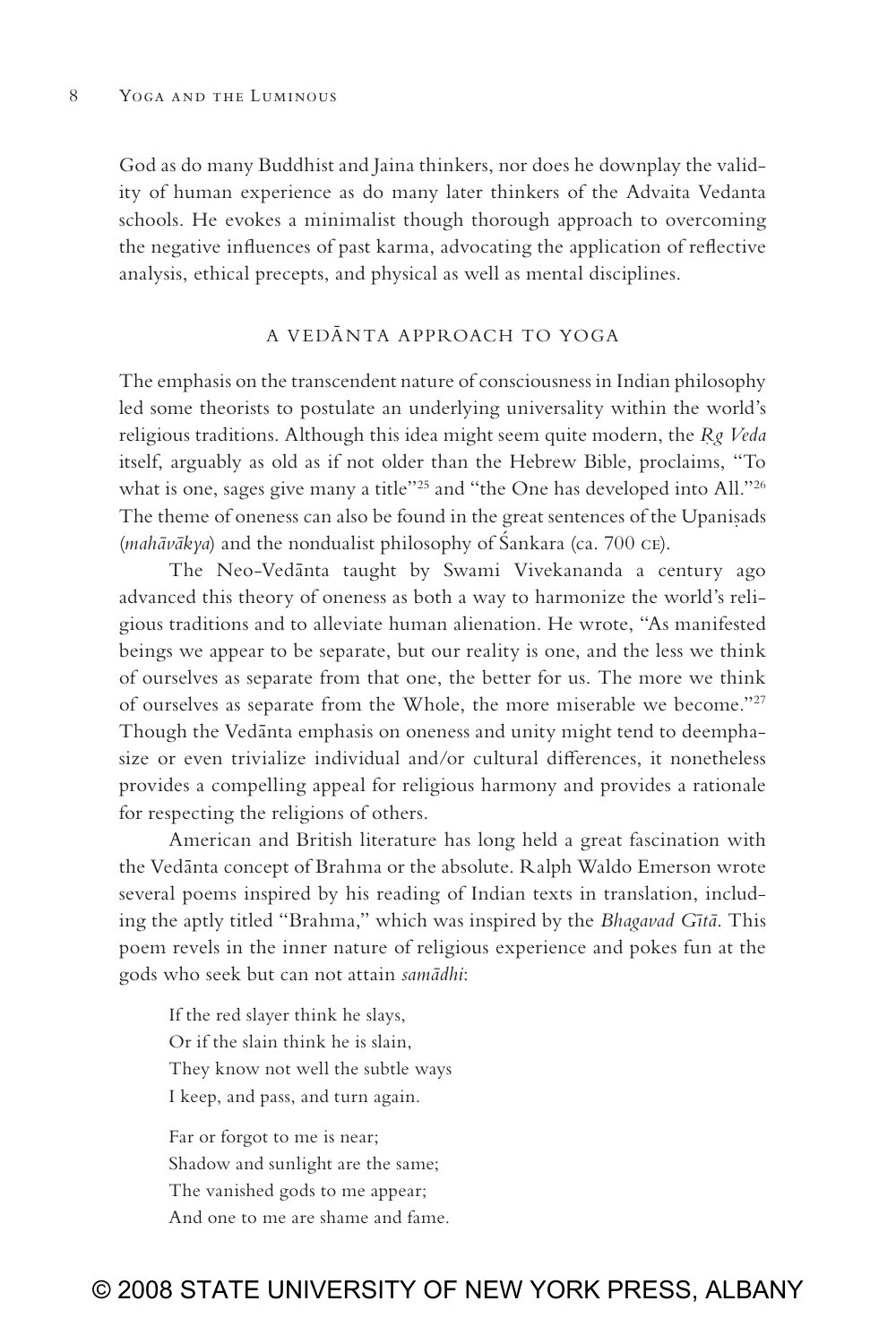*They reckon ill who leave me out;* When me they fly, I am the wings; *I am the doubter and the doubt, And I the hymn the Brahmin sings.*

*The strong gods pine for my abode, And pine in vain the sacred Seven; But thou, meek lover of the good! Find me, and turn thy back on heaven.28*

*Similarly, W. Somerset Maugham (1874–1968) waxed eloquent in The Razor's Edge about Vedānta, creating a rhapsodic summary of Indian philosophy, "According to the Vedantists, the self, which they call the atman and we call the soul, is distinct from the body and its senses, distinct from the mind and its intelligence."29 Maugham attributes to Larry, the lead character in this novel, a life-transforming blissful experience, which he describes tentatively as "oneness with reality."30*

*Despite the glowing narratives about the nondual nature of religious*  experience found in the Upanisads and later literature influenced by Vedānta, *the Yoga tradition does not espouse a monism. It grounds itself in the recognition of multiple points of view and, in fact, argues for individual exploration and discovery as the only means to liberation. Yoga texts examine*  different paths while acknowledging the need for common guidelines for *spiritual practice. We have already introduced a plurality of practices as found in the Yoga Sūtra of Patañjali. Several other texts of Yoga also exist, including a series of Upaniṣads on Yoga, extensive Yoga passages in the great epic Mahābhārata31 (including the Bhagavad Gītā), and in various texts of Buddhism. The Yogavāsiṣṭha, an eleventh-century text, combines strands of Indian thought including Vedānta, Buddhism, and Yoga in an expressive epic style. Haribhadra's Yogadṛṣṭisamuccaya, an eighth-century Jaina text, juxtaposes*  numerous Yoga systems, takes a firm stand on issues of ritual purity, and *serves as Haribhadra's biographical statement on the issues of conversion and*  religious conviction, an enduring theme in the broader religious traditions of *India. Yoga also found prominence in the intellectual discourse of Sikhism*  and Islam, underscoring the plurality of theological schools that adopted some *form of Yoga practice.*

# *THE YOGAVĀSIṢṬHA*

The desire to reconcile different meditative traditions finds expression in the *Yogavāsiṣṭha, a text developed over several centuries, reaching its present form* 

# © 2008 STATE UNIVERSITY OF NEW YORK PRESS, ALBANY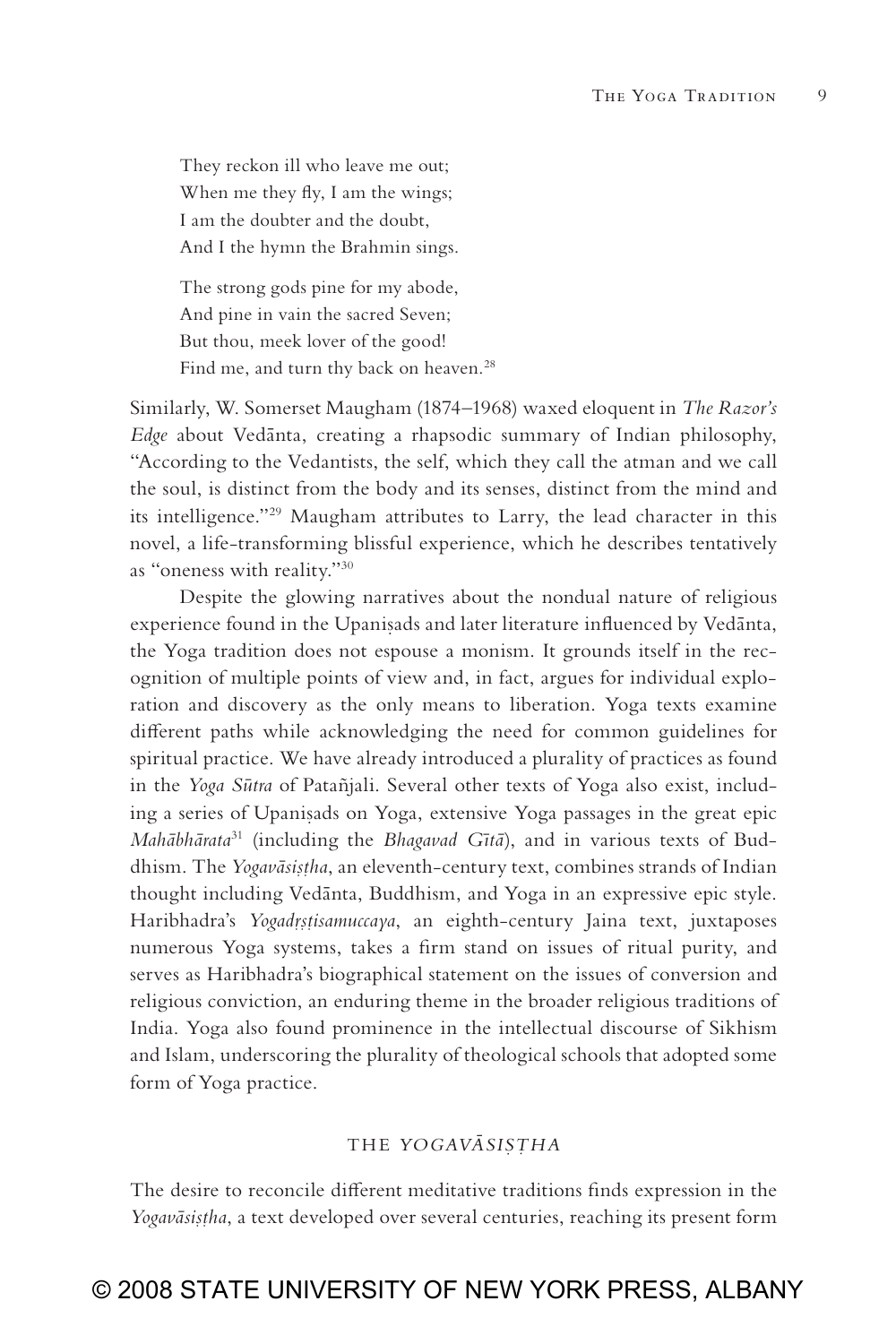*by the eleventh century. The Yogavāsiṣṭha emphasizes a Vedānta-style universal consciousness but also delineates practices of Yoga.*

*Demonstrating the author's familiarity with Sāṃkhya, Mahāyāna Buddhism, Vedānta, and Yoga, the Yogavāsiṣṭha states,*

*This is seen as the Puruṣa of the Sāṃkhya philosophers, the Brahman of the Vedāntins, The Vijñāptimātra of the Yogācāra Buddhists, And the Śūnya of the Śūnyavādins.32*

*This sweeping statement seems to equate various religions or theological per*spectives. More significantly, it indicates a style of doing theology or studying *religions that seems thoroughly modern in its ecumenism.*

*To understand this interest in developing a broad theological perspective, it is helpful to explore the context for the discourses contained in the Yogavāsiṣṭha. Rāma, despairing over the burdens of kingship and in quest of transcendent knowledge, has approached his teacher Vasiṣṭha for answers. Vasiṣṭha outlines the central metaphysics of Indian thought, teaching Rāma about the unseen, eternal, changeless aspect in contrast to the apparent,*  finite, changing reality of human life and responsibility. In the style of the *Bhagavad Gītā, he urges Rāma to integrate these two aspects through the performance of Dharma, to take up his kingly duties. As he prospers, so also his kingdom will prosper. Included in this survey summation of Indian thought are Vedāntic monism, the Yogācāra "mind-only" and Mādhyamika emptiness schools of Buddhism, and the Sāṃkhya spiritual psychology of the silent witness.*

*Each of these schools was represented in India during the time of the composition of the Yogavāsiṣṭha, around 1100 CE. The king or kings symbolized by Rāma for whom these discourses were intended would need to be* familiar with each of these traditions to be effective in his rule. In a pluralistic *polity, sensitivity to diverse perspectives is essential to maintain peace. The rhetoric put forth by the Yogavāsiṣṭha allows the king to regard each religion*  with respect. By appealing to the universals, the government becomes the protector of virtue in its specific and various forms.

*The Yogavāsiṣṭha integrates aspects of diverse schools into a coherent theological view. However, Vasiṣṭha states that the world relies on the workings*  and habits of the mind; it changes frequently. Moreover, he urges Rāma to *transcend the realm of desire and change through performing his required tasks*  with zeal, working for the benefit of all his subjects. By acting selflessly, both *goals are achieved: rising above the cares of the world while yet performing*  what needs to be done to maintain the world order. This approach integrates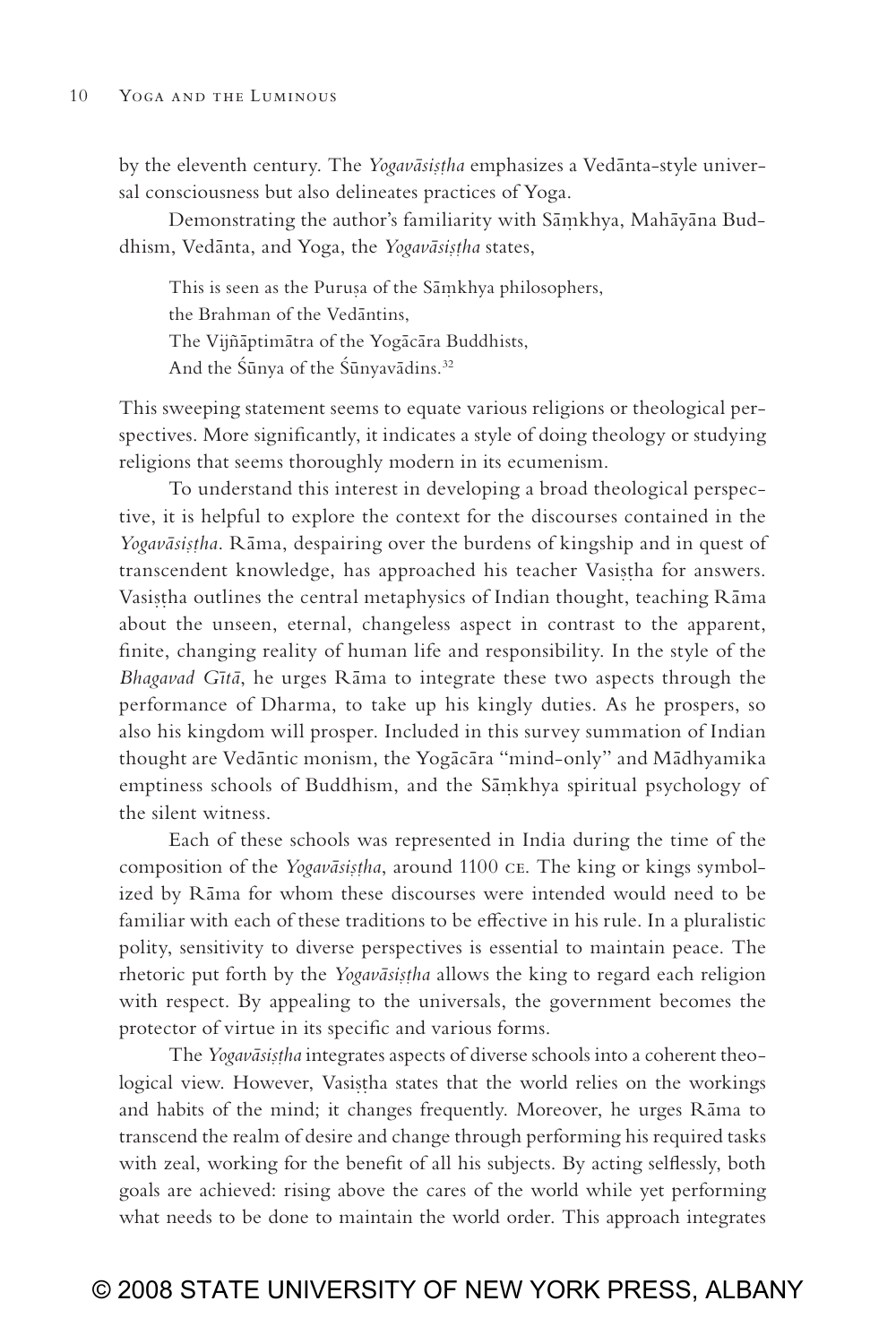*the teachings of Karma Yoga as found in the Bhagavad Gītā: by performance of*  action without attachment one attains an equanimity that sanctifies the nature and content of one's actions, setting an example for others. It also provides a working model for the adoption of a tolerant point of view, essential for the *maintenance of harmony in a social setting characterized by diversity.*

#### *THE YOGADṚṢṬISAMUCCAYA: JAINISM AND YOGA*

*The Jaina tradition, similar to Sāṃkhya and Yoga, does not espouse a universal common soul or consciousness but asserts a multiplicity of souls, each on an individual, heroic quest, with the ultimate goal found in the elimination of all karma. Jainism emphasizes the scrupulous practice of nonviolence (ahiṃsā) as the path to liberation.*

*The Yogadṛṣṭisamuccaya, written in the eighth century of the common era, presents Haribhadra's comparative analysis of several Yoga schools from a Jaina perspective. Born into the Brahmin caste, Haribhadra, according to hagiographical tradition, converted to Jainism after hearing a Jaina nun outline the basic precepts of nonviolence, karma, and liberation (kevala). Drawing upon his extensive training in the Vedas and Vedānta, and building on his studies of Buddhism, he pioneered the tradition of doxological texts, which summarize rival schools of thought quite fairly. His Saddarśanasamuccaya provides a thoughtful, accurate summary of the prevailing theological and philosophical schools of medieval India.*

*In the Yogadṛṣṭisamuccaya, Haribhadra applies this methodology not only to theories of Yoga but also to various groups of its practitioners. He recasts Patañjali's eightfold limbs in terms of a goddesslike tradition. The Disciplines (yama) take on the name Mitrā; Observances (niyama) become Tārā; Postures (āsana) become Balā; Breath Control (prāṇāyāma) becomes Dīprā; Inwardness (pratyāhāra) becomes Sthirā; Concentration (dhāraṇā) becomes Kāntā; Meditation (dhyāna) is called Prabhā; while Absorption (samādhi) takes on the name Parā. Each of these titles evokes a goddess, whose qualities may be translated into English as Friendly, Protector, Power, Shining, Firm, Pleasing, Radiant, and Highest, respectively. Haribhadra also describes four Yoga schools and arranges them in a hierarchy that privileges nonviolence and purity as essential for proper Yoga practice.33*

*Haribhadra criticizes some Yoga practitioners as deluded, chiding them*  for fanning the flames of desire while thinking they are free. He praises others *for their adherence to proper ethical behavior. However, while he clearly states*  his negative opinions regarding animal sacrifice and trying to quell desire by *attempting to satisfy it, Haribhadra also advances a viewpoint that emphasizes*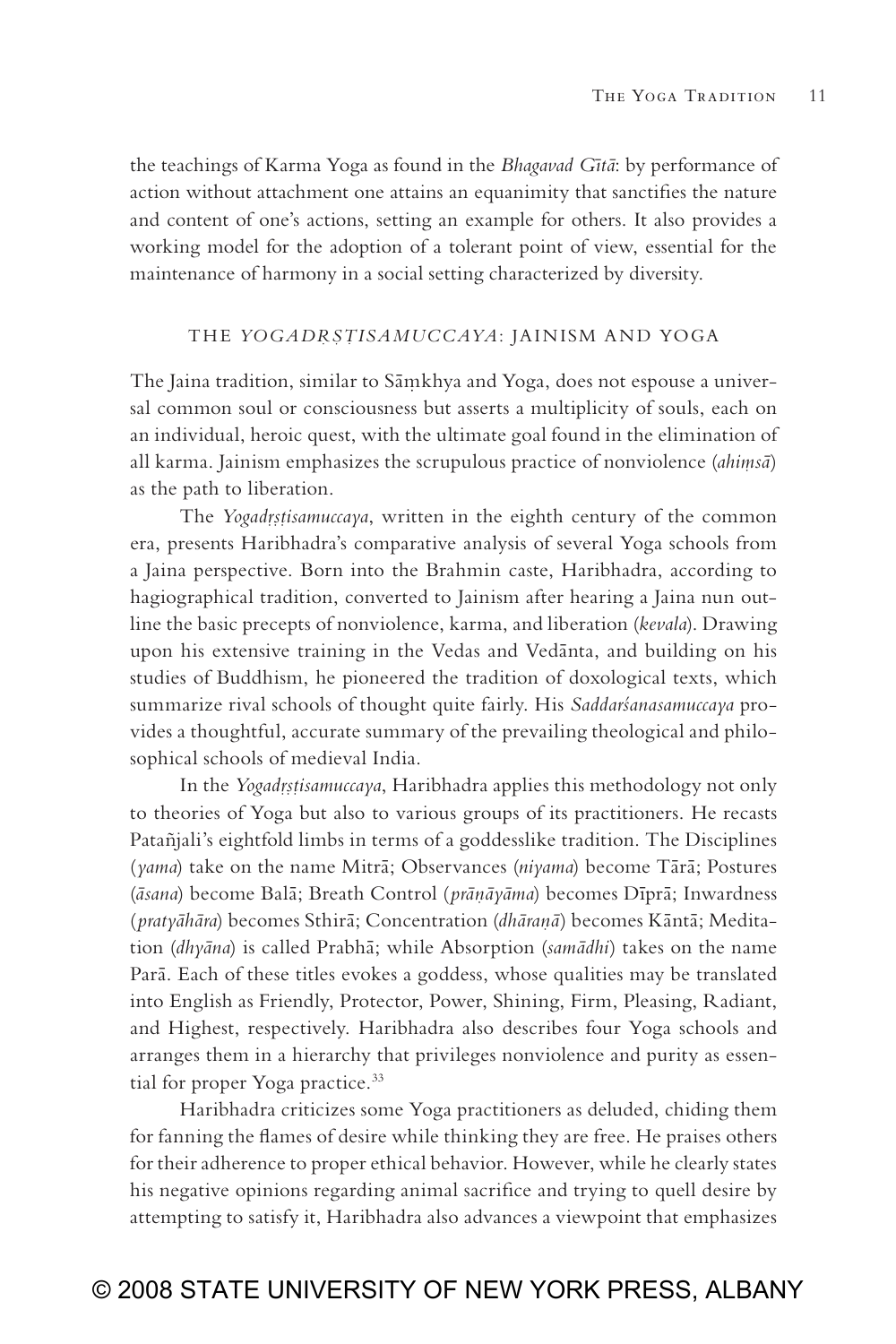a need to look beyond differences toward the commonalities of Yoga practice. He states that all yogis seek to overcome suffering and that this can be accomplished by diligent practice, keeping good company, and studying the *scriptures. In keeping with the Jaina tradition of avoiding extreme views, he criticizes the Buddhist emphasis on impermanence and the Vedāntin teaching of illusion. Nonetheless, he presents a tableau of spirituality that sees a com*mon ground and purpose to the pursuit of Yoga, regardless of the theological *tradition to which it is attached.*

## *BUDDHISM AND YOGA*

*The Buddhist tradition is closely linked with Yoga. Both Buddhism and Yoga*  place emphasis on the centrality of human suffering, the need to meditate in order to gain clarity, and gradual processes of purification required to attain the shared goal of *nirodha*, or the cessation of the causes that lead to suffer*ing. The Brahma Vihāras in the Yoga Sūtra (the cultivation of friendliness, compassion, sympathetic joy, and equanimity [I :33]) derive directly from the teachings of the Buddha, as will be examined in chapter 15. The emphasis on suff ering or duḥkha, found in Yoga Sūtra pāda II, correlates directly to*  the first truth of the Buddha. The release from suffering for Buddhism is *found in right view, right resolve, right speech, right action, right livelihood, right eff ort, right mindfulness, and right concentration (samādhi). Patañjali off ers a similar eightfold practice of precepts, observances, movement, breath, inwardness, concentration, meditation, and samādhi. Winston King has suggested a correlation between states of yogic samādhi and stages of Theravada Buddhist meditation (Pāli: jhāna, Sanskrit: dhyāna).34*

In the later Mahāyāna Buddhist tradition, we find that *dharma megha samādhi is considered to be the tenth and highest level attained by the bodhisattva.35 Similarly, dharma megha samādhi plays a central role in Patañjali's system. Mahayana Buddhism also refers extensively to a concept known as 'emptiness' or śūnyatā, which it equates with an elevated state of insight. Similarly, Patañjali refers to a state of being "empty of own form" (svarūpa-śūnya, I:43, III:3, IV:34) that he regards to indicate entry into the state of <i>samādhi*. However, not all the references to Buddhism are direct borrowings or affirmations of the system. Seemingly in response to the Yogacara notion that all *things proceed from the mind, he states that the reality of the external world cannot be disputed (IV:16) but that the mind itself can be purified of tinge or coloration (IV:17). The tradition of Vajrayāna Buddhism or Tantra holds many common themes with classical and Haṭha Yoga, including veneration of the guru and meditation on the cakras.*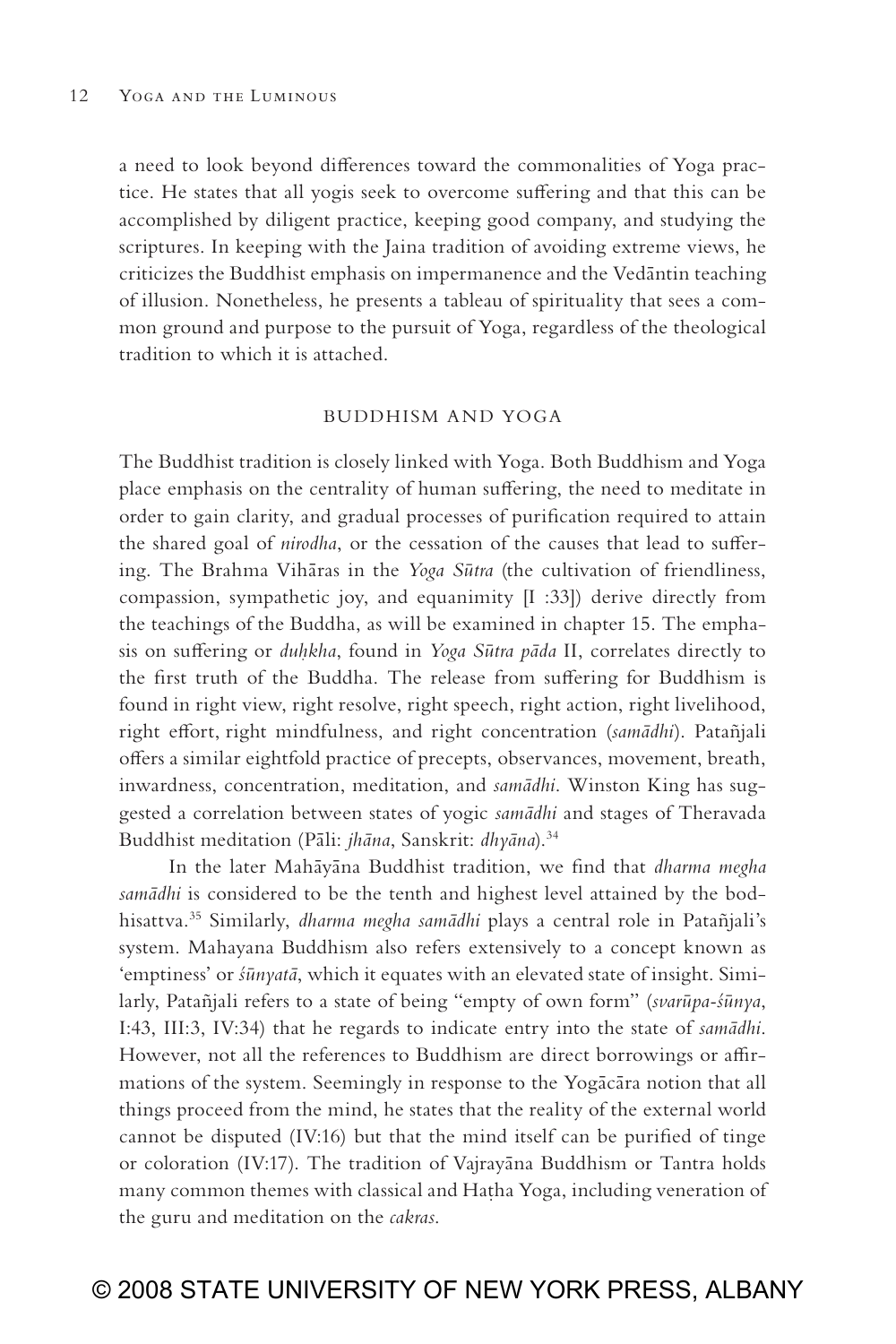## *SIKH YOGA*

*Another tradition that acknowledged and incorporated various aspects of classical Yoga is Sikhism, founded by Guru Nanak (1469–1538) in northern India. According to Trilochan Singh, Bhai Gurdas (1551–1636) referred to Patañjali*  as an "enlightened sage."<sup>36</sup> The sacred writings of Sikhism, the *Guru Granth Sahib, discuss Haṭha Yoga. Guru Nanak uses the word Yoga to refer to his own religious system, which he calls "Gurmukh Yoga," "Gurmat Yoga," or "Sahaja Yoga." The Sikh scriptures make frequent reference to the Sāṃkhya and Yoga theories of puruṣa and prakṛti. Concepts and practices from the later Haṭha Yoga traditions are also recognized, such as prāṇa, kuṇḍalinī, and the ṇadīs. Guru Nanak, who lived at a time when Gorakhnath school of Yoga*  was widely practiced,<sup>37</sup> was highly critical of their "selfish individualism." *According to Trilochan Singh, Guru Nanak visited their centers throughout India up into Afghanistan in an attempt to convince them of the preeminence of God or the Akal, the timeless puruṣa. 38*

*In America, the Sikh Yoga developed by Yogi Bhajan starting in Los Angeles' East-West Center in 1969 utilizes the very techniques criticized as excessive by Guru Nanak. In particular, Yogi Bhajan's practices include breathing exercises and Yoga postures designed to elevate the kuṇḍalinī through various cakras. Other aspects of American Sikh Yoga follow traditional Sikhism, including belief in one God, rising before sunrise, not cutting one's hair, following a vegetarian diet, serving the community, living*  as a householder, and being available for military service.<sup>39</sup> Though Daniel *Michon, who has studied Sikhism extensively in India, claims that physical*  aspects of Yoga are not readily apparent in the Punjab, the mention of the *concepts of puruṣa and prakṛti and the practices of what Guru Nanak calls a "Gurmukh Yoga" in the Guru Granth Sahib indicate a close connection between the two forms of Yoga.*

#### *ISLAM AND YOGA*

*The Muslim world has long held a deep interest in the religions and spiritu*alities of India. Intellectuals from within the Muslim community sought out and translated two primary philosophical texts on the Yoga tradition, the *Yoga Sūtra and the Yogavāsiṣṭha. Additionally, a third text, the Amṛtakuṇḍa, was translated into Arabic, which explains yogic physiology and practices, for which the original Sanskrit or Hindi has been lost. Patañjali's Yoga Sūtra was translated into Arabic by al-Biruni (d. 1010). The Laghu Yogavāsiṣṭha was translated into Persian by Nizam al-Din Panipati for the Mughal emperor*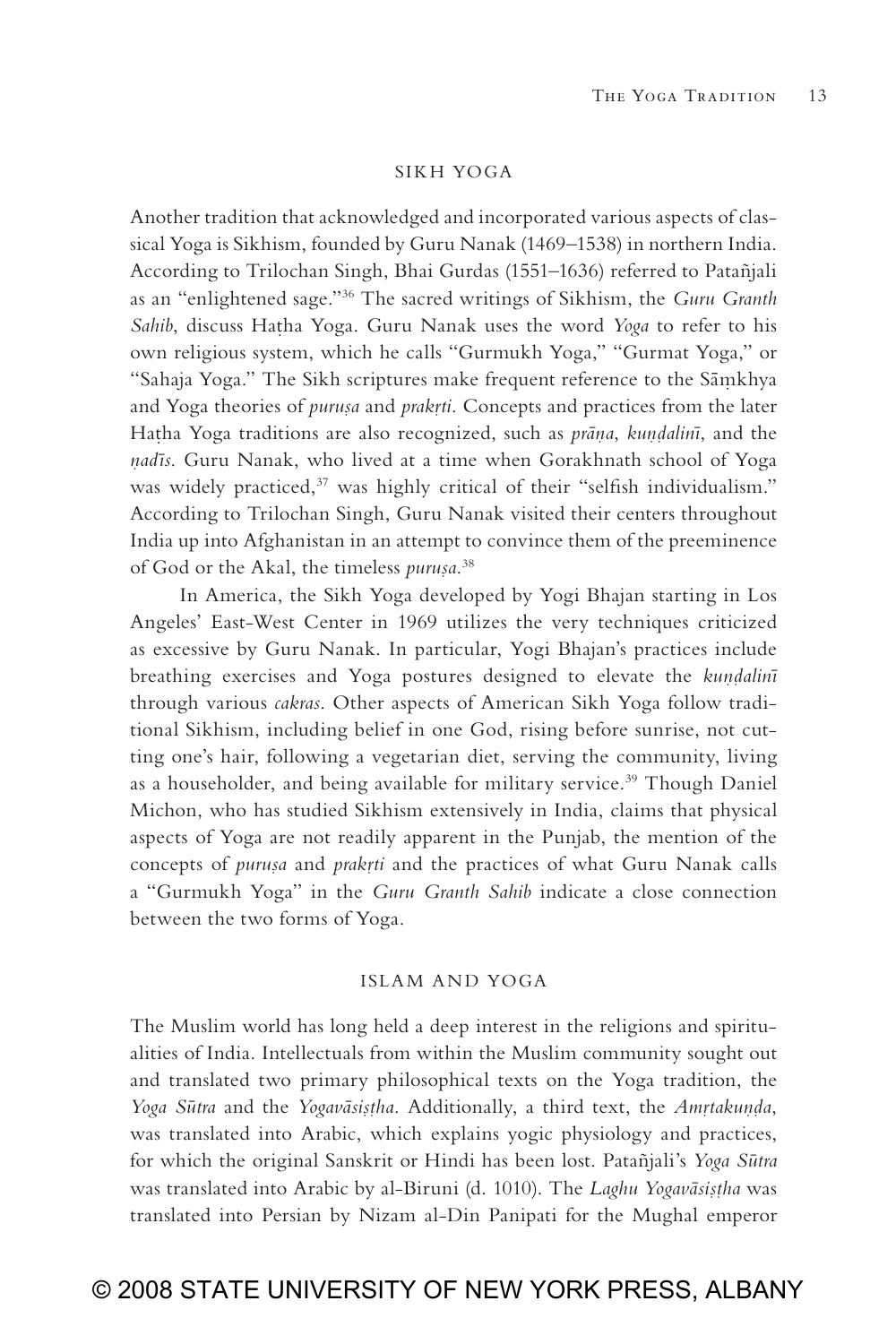*Jahangir in the late 1500s and, according to Fathullah Mojtaba'i, "is the earliest exposition of Vedānta philosophy written in a language that could be read outside India."40 It includes descriptions of various Yoga practices.*

*Perhaps the most pervasive awareness of Yoga within the Muslim world came through a text known as the Amṛtakuṇḍa, rendered as the Hawd mā alhayāt in Arabic and as The Pool of the Water of Life in English. This text, which has been translated into English by Carl Ernst (forthcoming, State University*  of New York Press), describes various styles of breath control, different Yoga *postures, inner visualizations, and meditation exercises. It provides something of a manual for the practice of Sufi Yoga and was widely disseminated in Arabic, Persian, Turkish, and Urdu translations. Ernst surmises that this text*  first appeared in the fifteenth century and combines aspects of the Gospel of Thomas with the Koran, Hellenistic philosophy, and Sufism, all within the *context of Haṭha Yoga practice. Though Ernst is careful to point out that*  Sufism did not originate from India, as R. C. Zaehner<sup>41</sup> and other scholars have hypothesized, this text amply demonstrates that Sufis in India were *aware of indigenous forms of meditation and Yoga.*

#### *PLURALISM, TOLERANCE, AND YOGA*

Pluralism has been the core of what can be called the "Hindu faith," from the *seals of the Indus Valley culture and the Vedic pantheon of gods and goddesses to the contemporary coexistence of Vaiṣṇavas and Śaivas. Likewise, Hindus have always lived in a pluralistic society, side by side with Greeks,42 Jainas, Buddhists, Zoroastrians, Muslims, Sikhs, Jews, and Christians.*

*Conceptually, Hinduism has dealt with this multiplicity through a creative application of a theory of universalism. The Jainas state that all beings want to live; the Buddha proclaimed that all beings suffer; the <i>Dharmaśāstras state that all people seek wealth, pleasure, and societal harmony. The Neo-*Vedānta of Vivekananda specifically emphasizes the need to study multiple *traditions, citing Ramakrishna's immersion into mystical Islam, goddess worship, and the teachings of Jesus.*

*In many ways, the modern academic discipline of religious studies fol*lows the Vedic adage, Truth is one, though the paths are many. Many academic *departments, though within the context of a largely Christian worldview, seek full representation of all major faiths on their faculties. The Roman Catholic Church proclaimed during the Second Vatical Council that*

*religions to be found everywhere strive variously to answer the restless searchings of the human heart by proposing "ways," which consist of*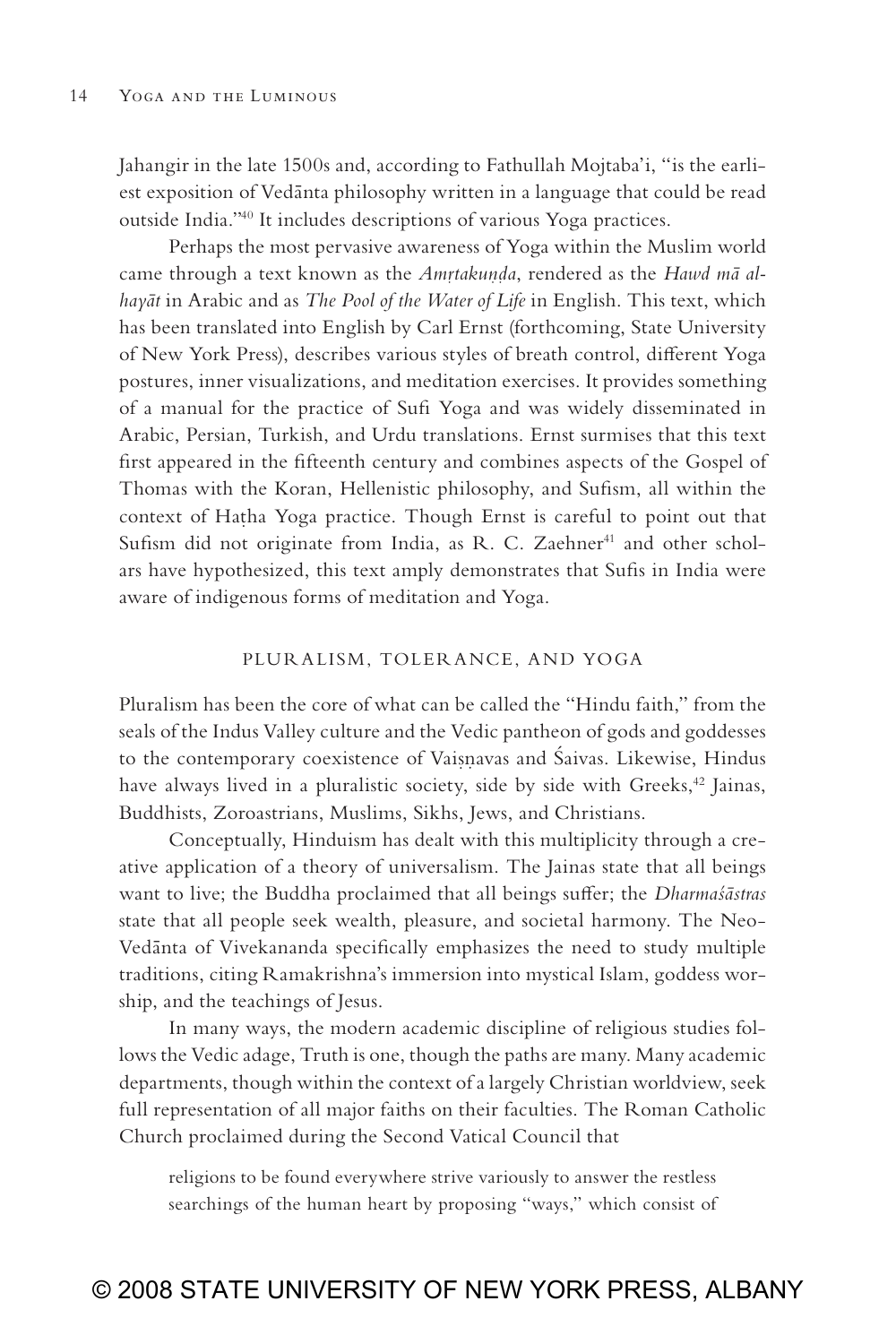*teachings, rules of life, and ceremonies. The Catholic Church rejects nothing which is true and holy in these religions. She looks with sincere respect upon those ways of conduct and of life, those rules and*  teachings which, though differing in many particulars from what she holds and sets forth, nevertheless often reflect a ray of that Truth which *enlightens all.43*

*Both the academic disciplines of religious studies and the Roman Catholic advocacy of interreligious dialogue exhibit a pragmatism that resembles India's age-old attempt to deal with multiplicity.*

*Tolerance, dialogue, and syncretism are important qualities of the Hindu tradition that bear contemporary relevance. Patañjali's universalization of spirituality outlines an implicit argument for tolerating the existential reality and choices of others. Haribhadra provides a model for conducting a thoughtful, probing study of the religious thought of one's neighbors. The*  author of the *Yogavāsiṣṭha* shows that syncretism can be an effective tool for *promoting societal peace.*

*The religious traditions of India extend from Indus remnants and Vedic chants to classical formulations, epic embellishments, medieval devotionalism, and the rationalistic apologetics of Aurobindo and Vivekananda. This*  rich legacy demonstrates the subtlety of theological reflection and nuance in response to changing needs within Indian society. It also underscores the difficulty of defining religion within India or confining it within a fixed set *of doctrines, practices, or beliefs. Yoga traditions and their practices offer an important response to plurality that might be helpful as India continues to grapple with this ongoing issue and as scholars of religions continue their search for paradigms through which to conduct interreligious dialogue. By emphasizing spiritual practice and remaining mute on disputations of theo*logical issues, Yoga has emerged through the centuries not only with effective methods for spiritual practice but also with an adaptability that accords well *in multicultural contexts.*

*Given the basic thrust of Yoga as practice, not belief, it has served as a bridge between cultures and diverse religious forms for millennia. At the beginning of this chapter, Vivekananda was mentioned as a great bringer of Eastern* truths to the West. He was certainly far from the first Indian to transmit Indian *philosophy to foreign places. Bodhidharma took Zen to China.44 Padmasambhava introduced Buddhist meditation techniques in Tibet. Closer to the Western world, major texts on Yoga such as the Yogavāsiṣṭha were translated into Persian*  during the thirteenth century. At even earlier times, Indian influence on Greek *and Roman thinking through various trade routes is well documented.45*